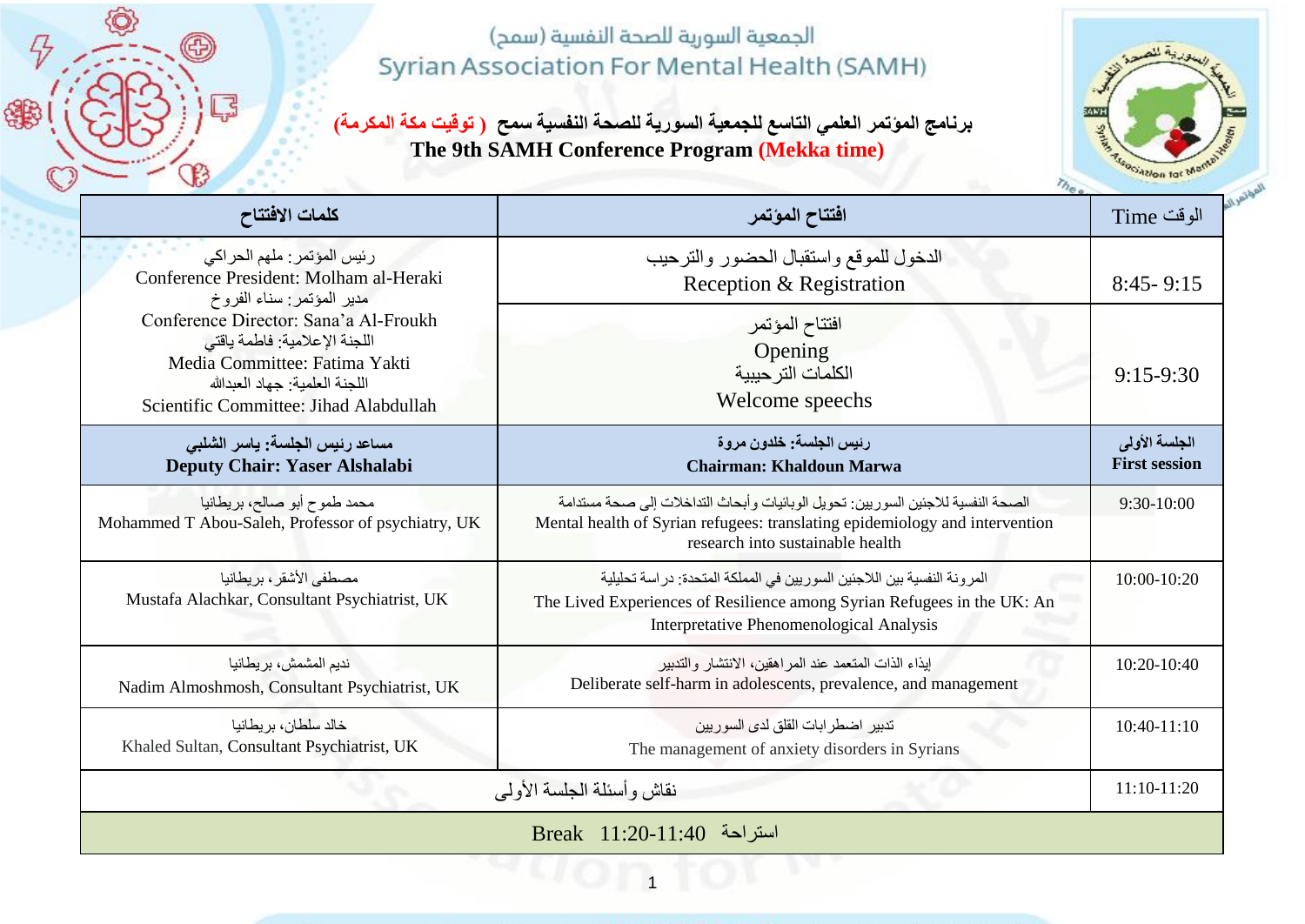O)

Ð

Ę

 $\mathcal{F}$ 

\$



| مساعد رئيس الجلسة: عامر غضبان<br><b>Deputy Chair: Amer Ghadban</b>                  | ر نيس الجلسة: محمد كمال الشر يف<br><b>Chairman: Muhammad Kamal Alsharief</b>                                                                                                                             | الجلسة الثانبة<br><b>Second session</b> |
|-------------------------------------------------------------------------------------|----------------------------------------------------------------------------------------------------------------------------------------------------------------------------------------------------------|-----------------------------------------|
| مأمون المبيض، قطر<br>Mamoun Mobayed, Consultant Psychiatrist, Qatar                 | توجه طلاب الطب من مادة الطبّ النفسي والصحة النفسية<br>Attitudes of medical students towards psychiatry and mental health                                                                                 | 11:40-12:00                             |
| حهاد العدالله ألمانيا<br>Jihad Alabdullah, Consultant Psychiatrist, Germany         | اضطر اب الحز ن المطول عند السور بين<br>Prolonged grief disorder among Syrians                                                                                                                            | 12:00-12:20                             |
| دجانة البارودي، الكويت<br>Dujana Baroudi, Clinical psychologist, Kuwait             | أثر الاعتقال التعسفي على المرأة اجتماعيا ونفسيا<br>The impact of arbitrary detention on women socially and psychologically                                                                               | 12:20-12:40                             |
| ملهم الحر اكى، تركيا<br>Molham Al-Heraki, Psychiatrist, Psychotherapist, Turkey     | الاستشارة التربوية والنفسية عن بعد كمنطلب أساسي لدعم الأسرة السورية على المدى الطويل<br>Remote educational and psychological counseling as a prerequisite for long-term<br>support for the Syrian family | 12:40-13:00                             |
| محمد الجندي، السعودية<br>Mohammad Aljundi, Consultant Psychiatrist, Saudi<br>Arabia | الكشف المبكر ٍ عن المخدر ات و أهميته في الحالة السور ية<br>Early detection of drugs and its importance in the Syrian situation                                                                           | 13:00-13:20                             |
| ظلال فرحات، تركيا<br>Zelal Farhat, psychologist, Turkey                             | در اسة وضع الهوية والقيم لدى أبناء الأسر العربية المهجرة المقيمة في اسطنبول<br>A study of the status of identity and values among the children of displaced Arab<br>families residing in Istanbul        | 13:20-13:40                             |
|                                                                                     | نقاش وأسئلة الجلسة الثانية                                                                                                                                                                               | 13:40-14:00                             |
| استراحة 14:00-14:40 Lunch Break                                                     |                                                                                                                                                                                                          |                                         |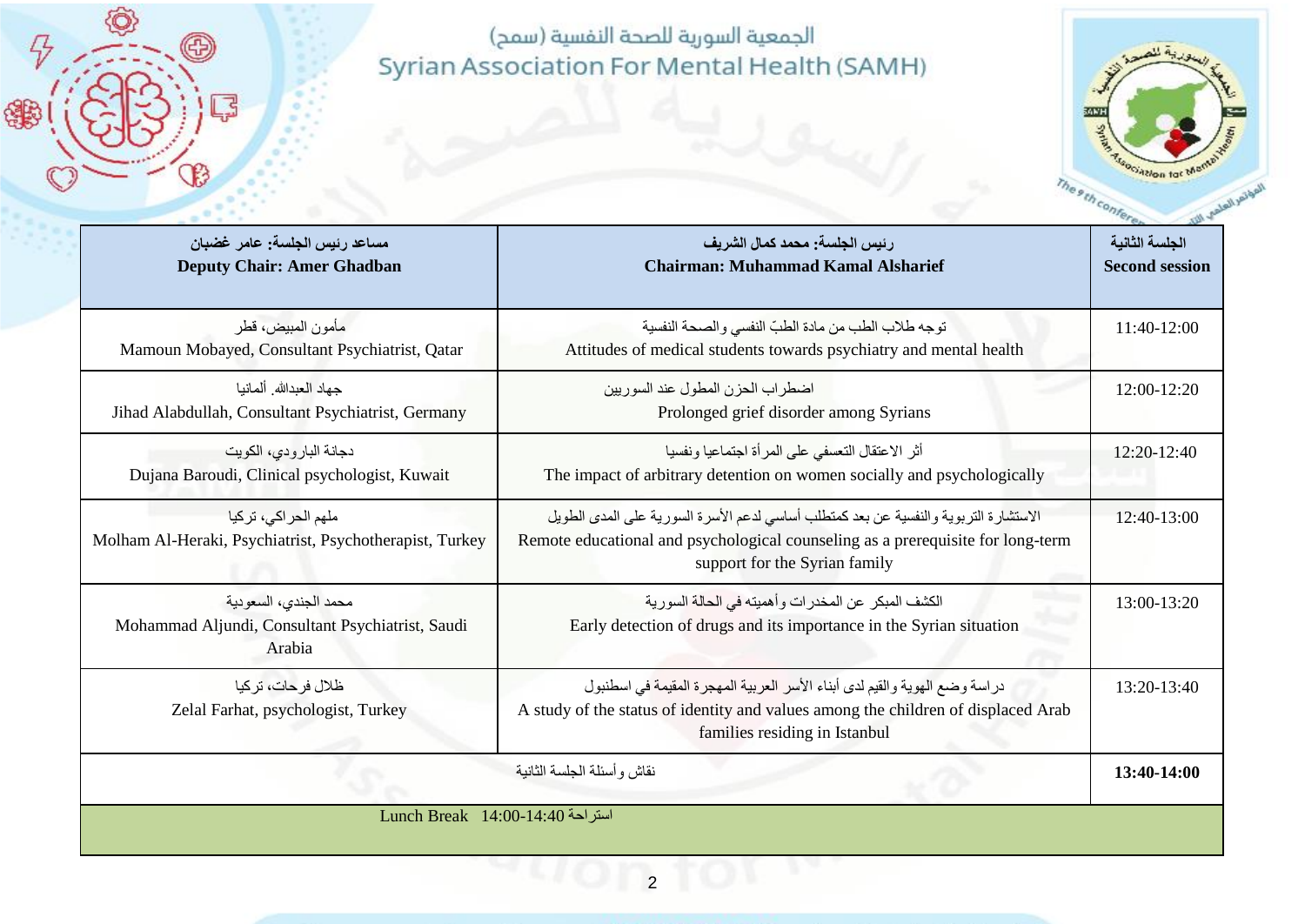O)

⊕

Ę

 $\mathcal{F}$ 

锦



| مساعد رئيس الجلسة: إسماعيل الزلق<br>Deputy Chair: Ismaili Alsalak   | رئيس الجلسة: محمد صهيب مزنوق<br><b>Chairman: Mohammad sohaib maznouk</b>                                                                                                                                                                                                       | الجلسة الثالثة<br><b>Third session</b> |
|---------------------------------------------------------------------|--------------------------------------------------------------------------------------------------------------------------------------------------------------------------------------------------------------------------------------------------------------------------------|----------------------------------------|
| سناء الفروخ بريطانيا<br>Sana'a Al-Froukh, Clinical Psychologist, UK | فعالية العلاج بالتعريض السردي في خفض أعراض اضطراب ضغط ما بعد الصدمة لدى عينة من<br>اللاجئين السور يين في الأر دن<br>The effectiveness of narrative exposure therapy in reducing symptoms of Post-<br>Traumatic Stress Disorder (PTSD) in a sample of Syrian refugees in Jordan | $14:40-15:00$                          |
| فاطمة أسعد، تر كبا<br>Fatima Asaad, Psychologist, Turkey            | التحقق من أنماط التعلق والمرونة واضطراب ما بعد الصدمة لدى اللاجئين السوريين في تركيا<br>The investigation of attachment style, resilience, and post-traumatic stress<br>disorder in Syrian refugees in Turkey                                                                  | 15:00-15:20                            |
| داليا قر اتشتان، تركيا<br>Dalia Karatashtan, Psychologist, Turkey   | آثار أنماط االنعلق على نمو ما بعد الصدمة والمرونة النفسية لدى اللاجئين السوريين<br>The effects of Attachment style on post-traumatic growth and psychological<br>resilience in Syrian refugees                                                                                 | 15:20-15:40                            |
| دانيا وحود، تركيا<br>Dania Wahood, Psychologist, Turkey             | استر اتيجيات التكيف وتأثير ها على المرونة النفسية والرضا عن الحياة بين اللاجئين السوريين في تركيا<br>Coping strategies and their impact on psychological resilience and life<br>satisfaction in Syrian refugees in Turkey                                                      | $15:40-16:00$                          |
|                                                                     | نقاش وأسئلة الجلسة الثالثة                                                                                                                                                                                                                                                     | 16:00-16:15                            |
|                                                                     | Break 16:30-16:15<br>استر احة                                                                                                                                                                                                                                                  |                                        |